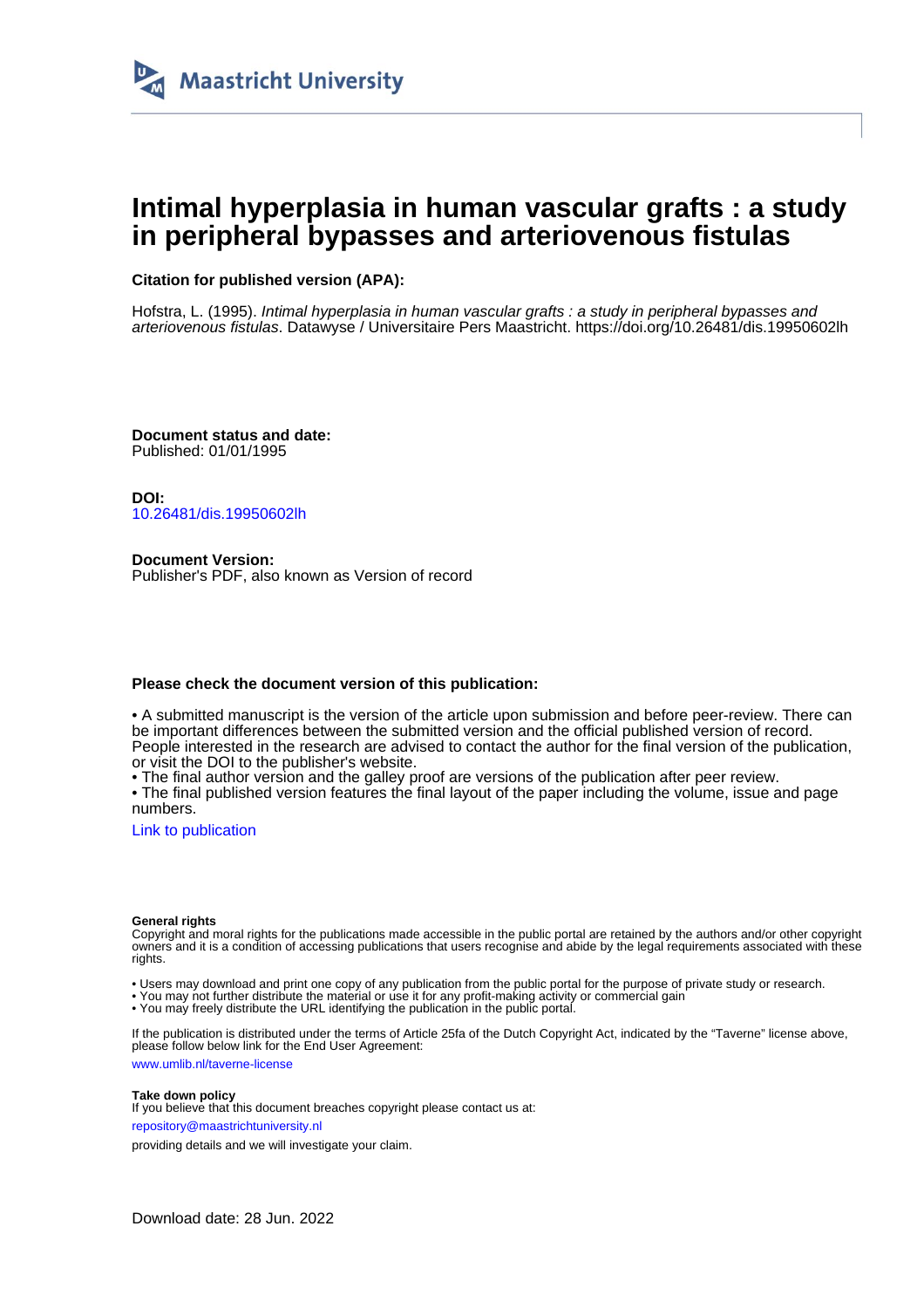## **STELLINGEN**

behorende bij het proefschrift

# Intimal Hyperplasia in Human Vascular Grafts

A Study in Peripheral Bypasses and Arteriovenous Fistulas

### L. Hofstra

Maastricht, 2 juni 1995